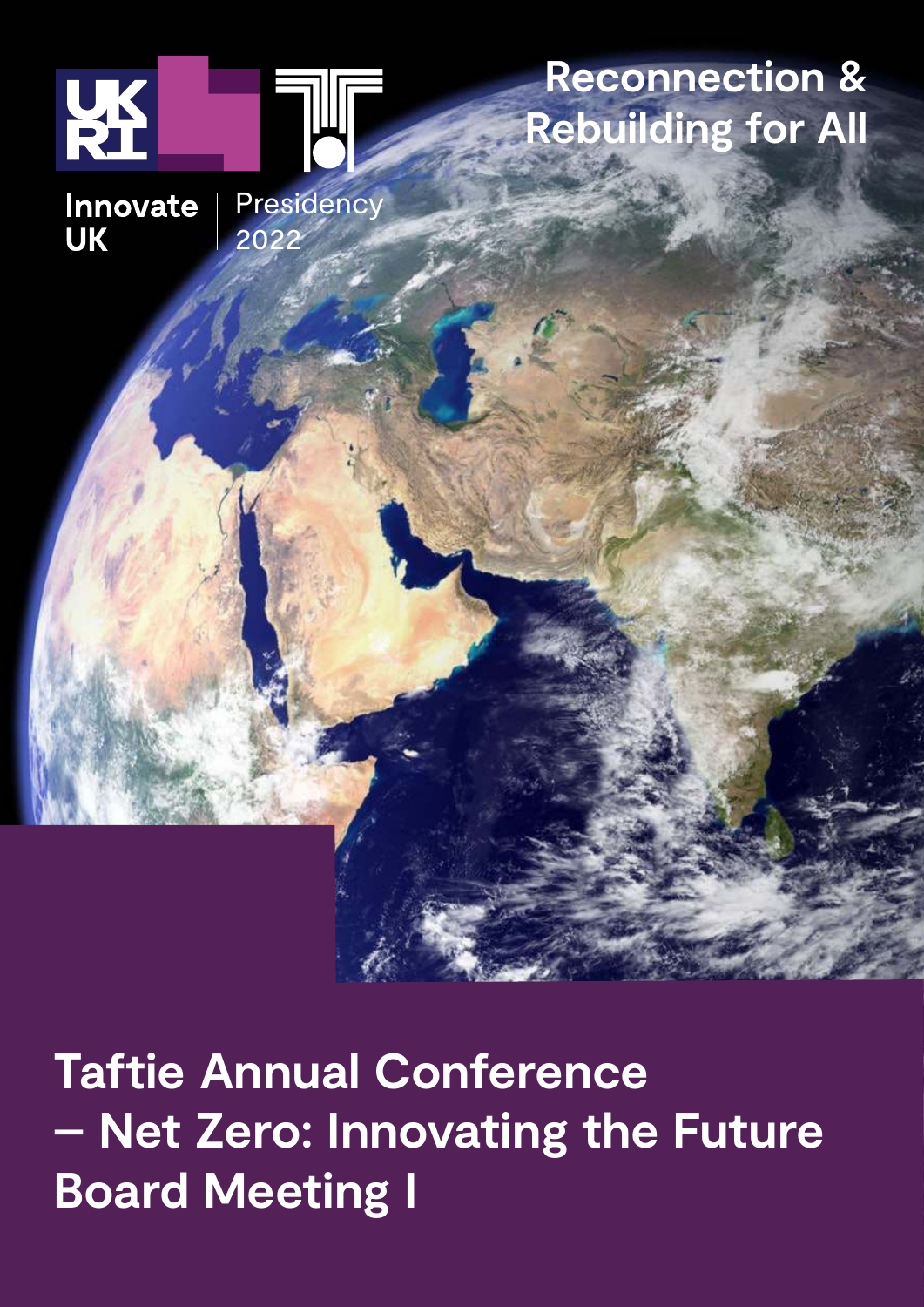

# **Schedule**

Monday 27 June 2022 – Annual Conference Tuesday 28 June 2022 – Board Meeting I & General Meeting Dynamic Earth Holyrood Road, Edinburgh, EH8 8AS

# Annual Conference

The world is facing many challenges, none bigger than the impact of climate change. In order to avert the worst impacts of climate change, global temperature increase needs to be limited to 1.5°C above pre-industrial levels. Currently, the Earth is already about 1.1°C warmer than it was in the late 1800s, and emissions continue to rise. While a growing coalition of more than 70 countries have committed to Net Zero by 2050, to keep global warming to no more than 1.5°C, emissions need to be reduced by 45% by 2030 and reach net zero by 2050. Transitioning to a net-zero world calls for nothing less than a complete transformation of how we produce, consume, and move about. Science and innovation can deliver many of the climate change solutions needed to improve our lives and protect the environment, and at the same time deliver economic benefit.

As many governments around the world look to achieve Net Zero by 2050, the Annual Conference will consider how innovation agencies can look into and plan for the future and ensure the R&D and innovation being supported can help meet Net Zero targets. It will draw on the strategies and programmes of Taftie member organisations, consider the global frameworks and agreements to guide progress such as the Sustainable Development Goals, and demonstrate how ambitious innovative companies are seizing the opportunity.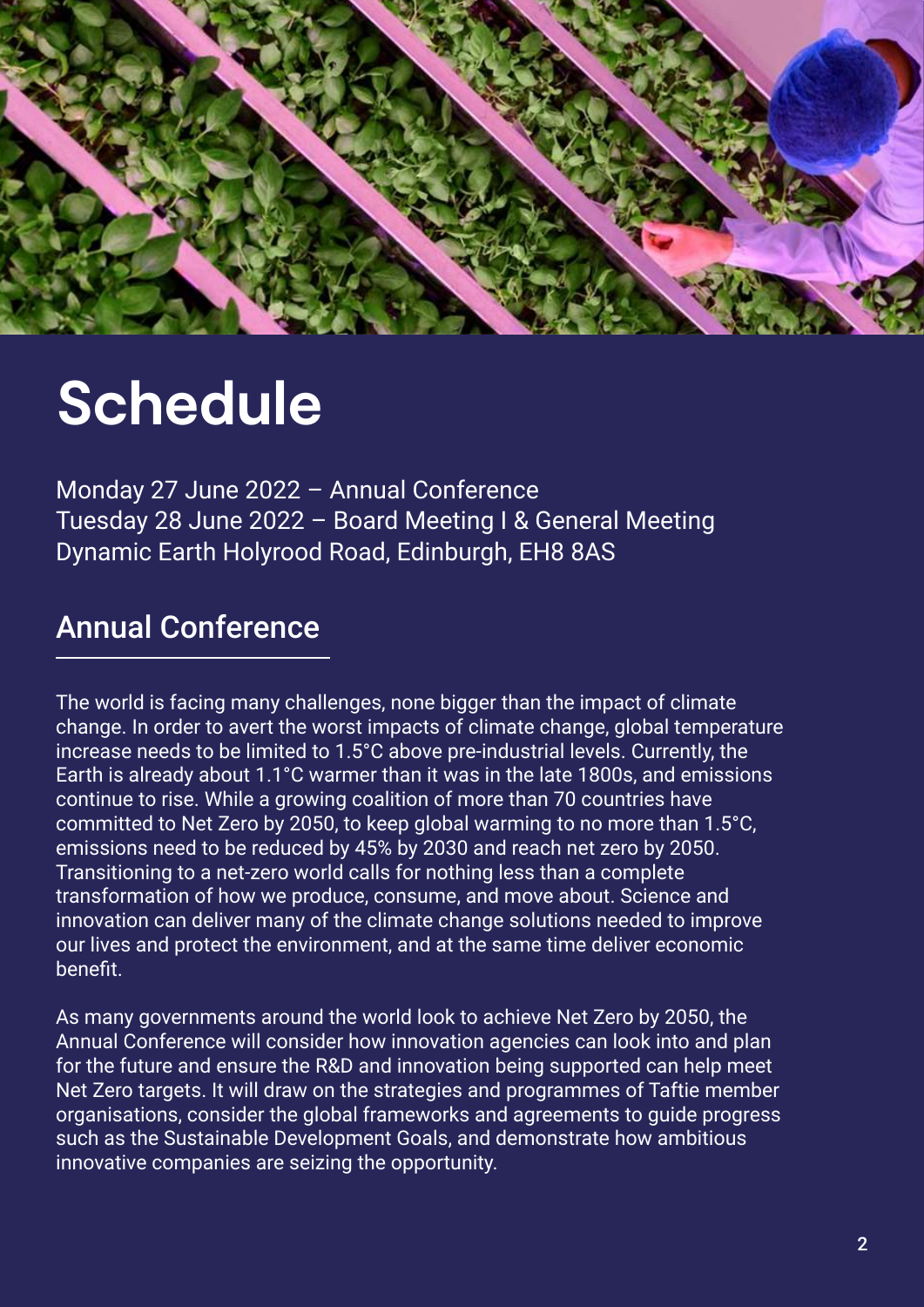# **Monday 27 June – Annual Conference**

All timings are GMT +1 throughout the programme

All sessions will operate in a hybrid format and the links to join remotely will be sent out on June 24

| Time  | <b>Speaker &amp; Organisation</b>                                                                                                 | <b>Subject</b>                                                         |
|-------|-----------------------------------------------------------------------------------------------------------------------------------|------------------------------------------------------------------------|
| 10:30 | Registration $-$ tea and coffee                                                                                                   |                                                                        |
| 11:00 | <b>David Golding</b><br>Chair of UK Taftie Presidency, Interim Deputy-Director<br>Global, Innovate UK                             | <b>Introductions</b>                                                   |
| 11:10 | Scottish Government Minister (TBC)                                                                                                | Keynote speaker                                                        |
| 11:25 | Indro Mukerjee, CEO, Innovate UK                                                                                                  | <b>Address</b>                                                         |
| 11:40 | Dr Sarah Wellard, Innovation Lead for Digital Ethics,<br>Innovate UK & Harald Hochreiter, Senior Strategy Advisor<br>FFG, Austria | Net Zero: Sustainable Development Goals and societal<br>impact network |
| 11:55 | CEO & SDG network                                                                                                                 | Panel and Q&A                                                          |
| 12:10 | Lunch                                                                                                                             |                                                                        |
| 12.55 | <b>David Golding</b>                                                                                                              | What do we need to focus on to achieve 2050 goals?                     |
| 13:00 | Lars Friberg, Programme Manager Vinnova, Sweden                                                                                   | Focus on achieving Net Zero                                            |
| 13:15 | Kazuyuki Imazato, Director General, NEDO (Europe), Japan                                                                          | Net Zero: The Role of Government:<br>Japan's Green Innovation Fund     |
| 13:30 | Dr E Sedar Gökpinar, Ecosystem Development Coordinator,<br><b>TTGV, Turkey</b>                                                    | Focus on achieving Net Zero                                            |
| 13:45 | Sylvie Cogneau, Head of Partnerships in Europe, Bpifrance                                                                         | <b>Bpifrance Climate Plan</b>                                          |
| 13:50 | Mike Biddle Programme Director, Industrial Strategy<br>Challenge Fund, Innovate UK                                                | Innovate UK approaches to Net Zero strategies and targets              |
| 14:10 | Vinnova, NEDO, TTGV, Bpifrance, Innovate UK                                                                                       | Panel and Q&A                                                          |
| 14:30 | <b>Break</b>                                                                                                                      |                                                                        |
| 15:00 | <b>David Golding</b>                                                                                                              | Introductions & overview of current projects                           |
| 15:10 | Dr Stephen Wyatt, Director - Strategy and Emerging<br>Technology, Offshore Renewable Energy Catapult (OREC)                       | Current projects and case-studies                                      |
| 15:20 | Neil Kermode Managing Director European Marine Energy<br>Centre (EMEC) Ltd                                                        | Current projects and case-studies                                      |
| 15:30 | Dr Sabrina Malpede Managing Director ACT Blade Ltd                                                                                | The value of innovation support                                        |
| 15:40 | OREC, EMEC, ACT Blade                                                                                                             | Panel and Q&A                                                          |
| 15:55 | All guests                                                                                                                        | Menti quick fire questions to tables                                   |
| 16:05 | <b>David Golding</b>                                                                                                              | Summary                                                                |
| 16:15 | <b>David Golding</b>                                                                                                              | Close                                                                  |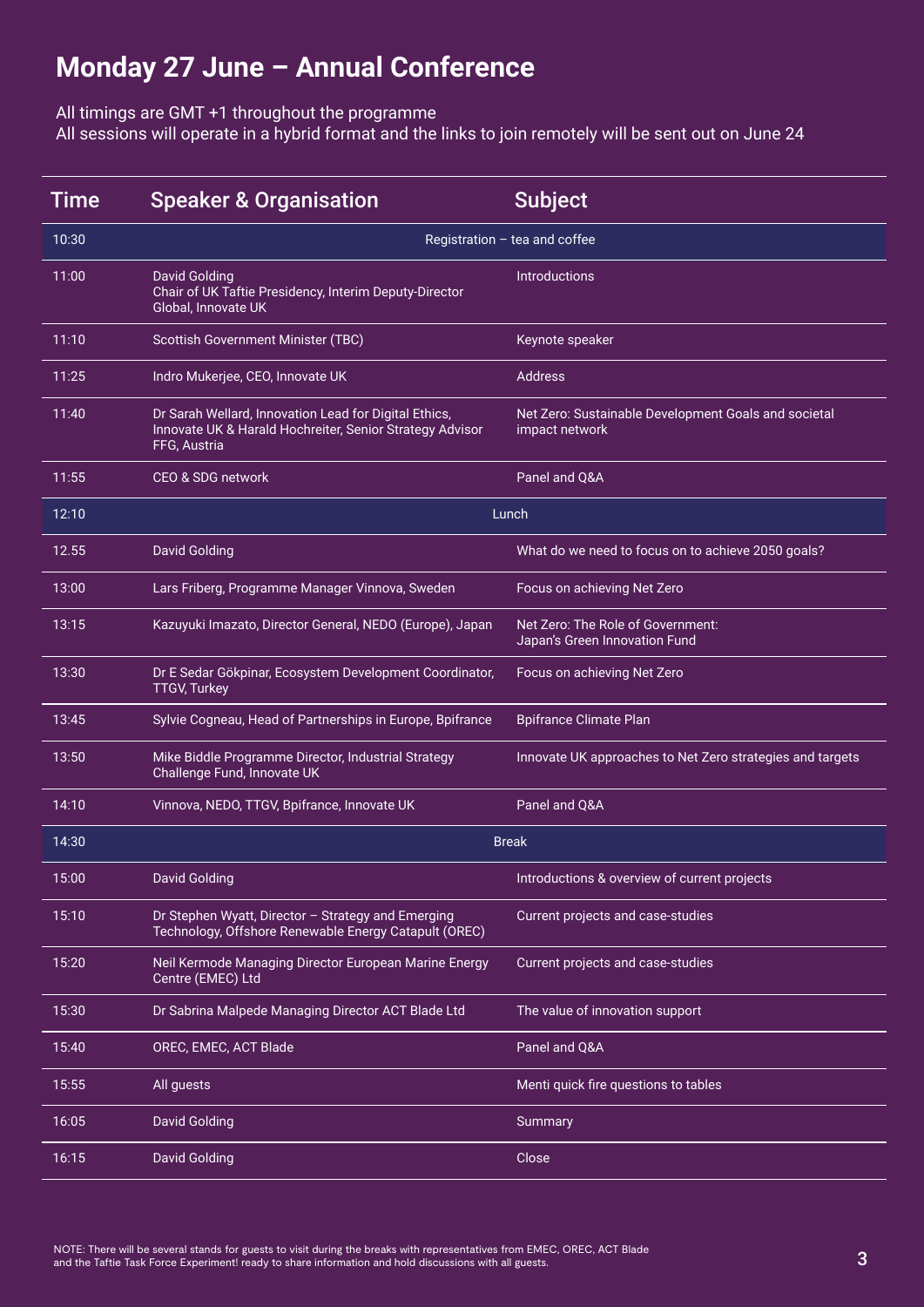

# David Golding – Interim Deputy Director, Global, Innovate UK

David's role involves leading Innovate UK's global activities working with international partners and networks to build collaborations and delivering programmes in support of innovative high growth UK businesses seeking global innovation and R&D opportunities.

Innovate UK, as UK's national innovation agency, provides support for businesses to develop and realise the potential of new ideas and to grow and scale globally.

David has been with Innovate UK since it was established 2007 (as the Technology Strategy Board) and was responsible for developing 'Connect & Catalyse' and 'Concept to Commercialisation', the first two strategies of the organisation. He has been involved in developing many of the ways it supports business including SBRI, Catapult centres, the Enterprise Europe Network and Innovate UK EDGE, as well as its global programmes including joint programmes with India, China, USA, Canada, Singapore, South Korea and Brazil.

Prior to joining Innovate UK, David worked for the UK Department of Trade and Industry (now Department of Business, Energy and Industrial Strategy) covering a range of different areas including innovation policy as well as working directly for Government ministers.

David is currently Chair of Taftie, the Network of leading European Innovation Agencies.



### Indro Mukerjee – CEO, Innovate UK

Indro is a highly experienced technology CEO and business leader with a track record of leading innovation and technology commercialisation in businesses of all sizes across the world - from publicly listed and multinational corporations to new venture and private equity backed technology companies. Indro has extensive experience of leading fast growth; start-up; spinouts; restructuring; turnaround and successful M&A. Much of his time was spent in Asia and the US.

With a strong personal interest in the development of skills for industry, he cofounded the UK Electronics Skills Foundation (www.ukesf.org) and served on the SEMTA (now Enginuity) board for nine years, where he was also Chairman of the committee managing their investment fund. He is also a passionate advocate for diversity, equality, and inclusion.

Indro has a degree in Engineering Science from Oxford University, is a graduate of the Wharton Advanced Management Program and speaks several European languages.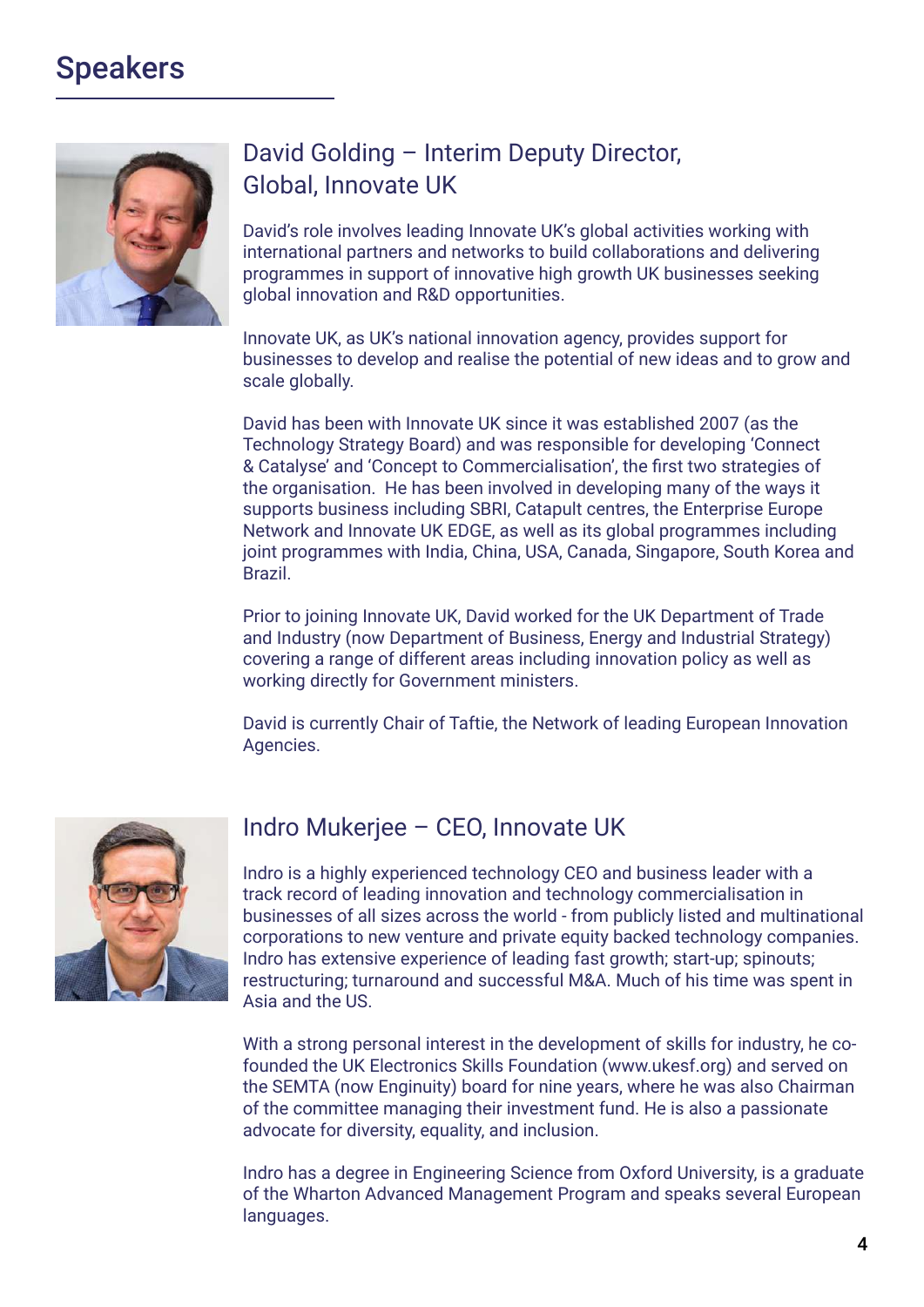

## Dr Sarah Wellard – Innovation Lead Digital Ethics, Innovate UK

Sarah is Innovation Lead for Digital Ethics at Innovate UK. Her work focuses on how Digital Ethics can make a direct and positive impact on economic growth, quality of life and the environment.

Through analysing the links between technology, people, policy and business she identifies opportunities most likely to create impact, always with the aim to ensure that innovative digital solutions are employed to benefit UK businesses. Creative and commercially aware, Sarah is passionate about integrating Environmental, Social and Governance factors into the investment process.

Prior to her current role Sarah worked on The Sustainable Innovation Fund (SIF), a £191 million fund with the aim to support new green innovations, helping all sectors of the UK recover, grow and create new opportunities from the aftermath of the global health pandemic. Sarah graduated with a PhD from the University of Cambridge in 2015.



#### Harald Hochreiter – Senior Strategy Advisor, FFG Austria

Harald works as Senior Strategy Advisor at FFG, the Austrian Research Promotion Agency. Currently, his work focuses on transformation towards a sustainable future and he also led FFG's efforts to become more experimental.

Harald's career in innovation policy began at Technologie Impulse Gesellschaft (TIG), where he led a programme to establish competence centres as joint initiatives between science and industry. After the merger of TIG with FFG, Harald moved on to set up a new inter-university research organisation, Max F. Perutz Laboratories (MFPL), and led it as Managing Director from 2005 to 2010. He then worked as an independent expert and consultant until he returned to FFG in 2016.

Harald completed his studies at the Vienna University of Economics and Business Administration with a master's thesis on "The calculation of an Index of Sustainable Economic Welfare as an alternative to GDP".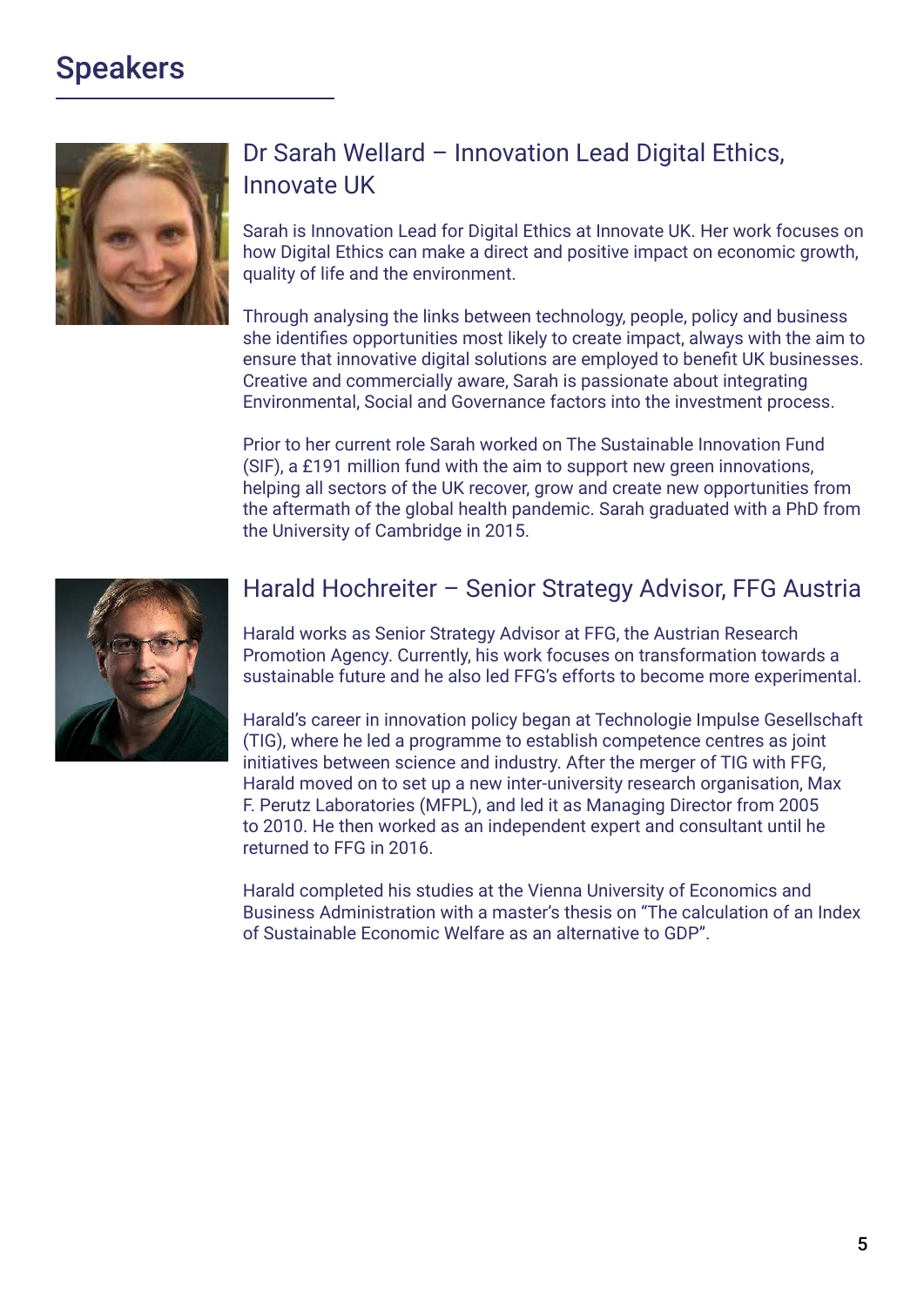

# Lars Friberg – Programme Manager, Vinnova Sweden´s Innovation Agency

Climate expert in Sustainability team and country manager for Vinnova's innovation collaboration with Japan with a focus on climate smart urban development and sustainable mobility.

Lars has dedicated his professional life to contributing to building a more sustainable, just world and the global challenge of climate change. He has 20 years of work experience in this field, including 12 years working in Brussels, Berlin, Washington DC & Rio de Janeiro. Lars has worked with climate and sustainable energy issues in different sectors - research, public service, diplomacy, advocacy and in politics. He has an MA in International Economics and IR from SAIS Johns Hopkins University and a BA in political science from Uppsala University.



# Kazuyuki Imazato – Director General of Representative Office in Europe, New Energy and Industrial Technology Development Organization (NEDO)

Since July 2021 Kazuyuki has been responsible for strengthening relationship between Japan and Europe in the energy, industrial technology and environmental areas, and promoting related activities.

Before entering NEDO, as an official of Ministry of Economy, Trade and Industry of Japanese government, he has had a long and diversified career in policymaking of science and technology and innovation, of manufacturing industry and of energy industry since 2003.

His academic background is molecular biology and public policy management. He has a bachelor and a master of science from Tokyo University (Japan) and a master in public policy management from Carnegie Mellon University (USA).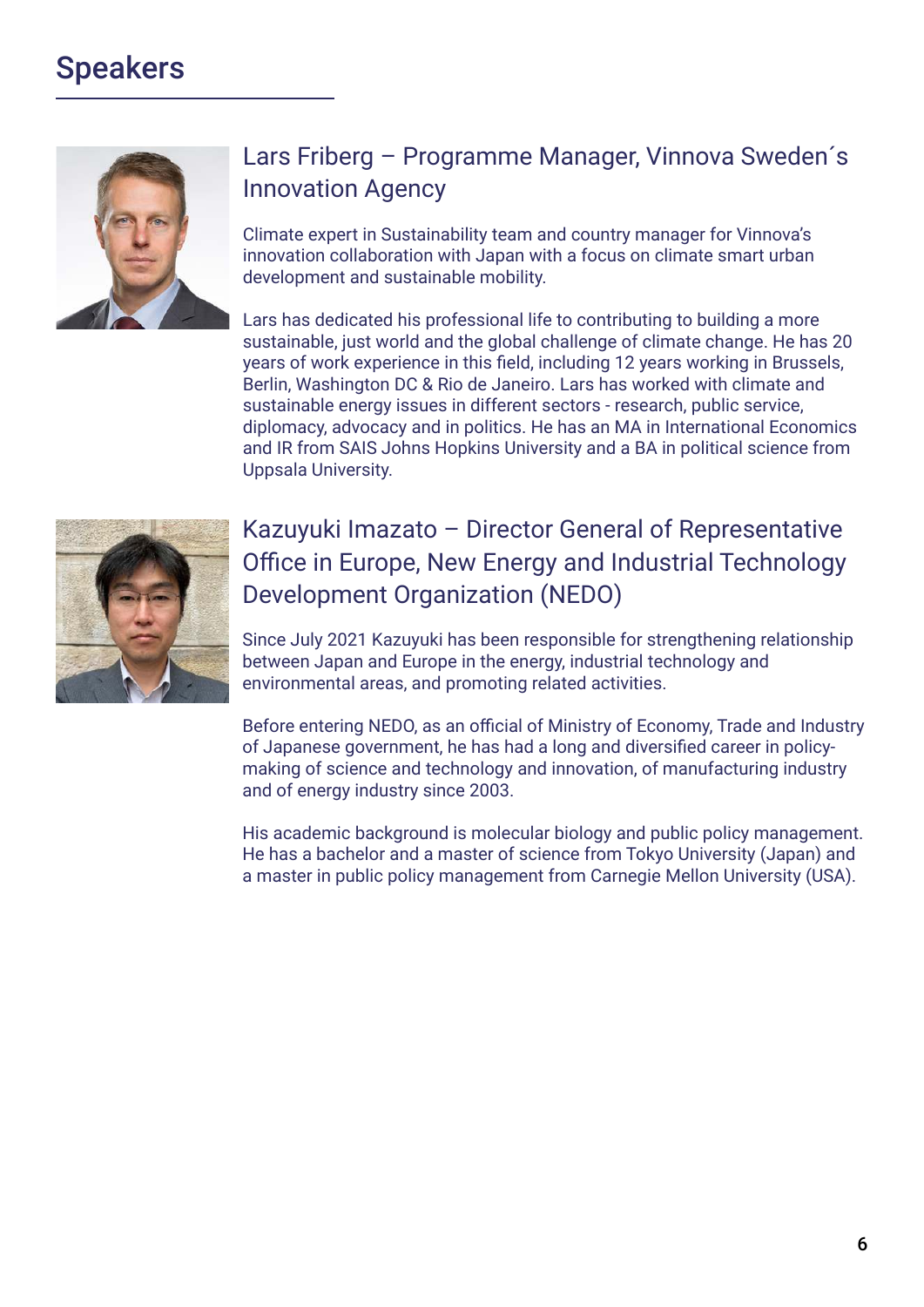

# Dr E. Serdar Gökpınar – Ecosystem Development Coordinator, TTGV

Dr. E. Serdar Gökpınar holds a Bachelor's Degree in Mechanical Engineering, a Master's Degree in Business Administration and a PhD in Technology Management. He served as a researcher, manager in various R&D projects and group coordinator at TÜBİTAK between 1996 and 2011. He assumed the positions as Technology Manager and Director of Combat Aircrafts at TUSAŞ-TAI between 2012 and 2018. Also served as the President of Project Management Association between 2003 and 2005. Mr. Gökpınar currently serves as the Ecosystem Development Coordinator at TTGV. He continues his academic studies as a researcher in the fields of Engineering Management, R&D, Technology and Innovation Management and also as a lecturer at METU.



### Sylvie Cogneau – Head of Partnerships in Europe, **Bpifrance**

Holder of a Master Degree in Law and a DESS in Economics at the Sorbonne University 1 in Paris and a specialisation in industrial property at R.Schuman University of Strasbourg, Sylvie Cogneau started her career in ANVAR, the French Agency for Innovation support as a broker of technology for the valorization of R&D results. Then she joined the French Team of EUREKA network as a project officer before becoming deputy director for legal expertise and IP issues of the new development bank institution OSEO.

From 2007 to 2015, she was successively within various directions of strategy, development and marketing, responsible for the development of Innovation support offer of OSEO and Bpifrance, the French Public Bank for Investment, consisting in the design and the operational implementation of financial products and support services.

Sylvie Cogneau joined the International Expertise team at the International and European Affairs Department in 2016 and she was dedicated to all issues and consulting missions linked to innovation support. She is now in charge of European partnerships in the Department for International and European Affairs of Bpifrance.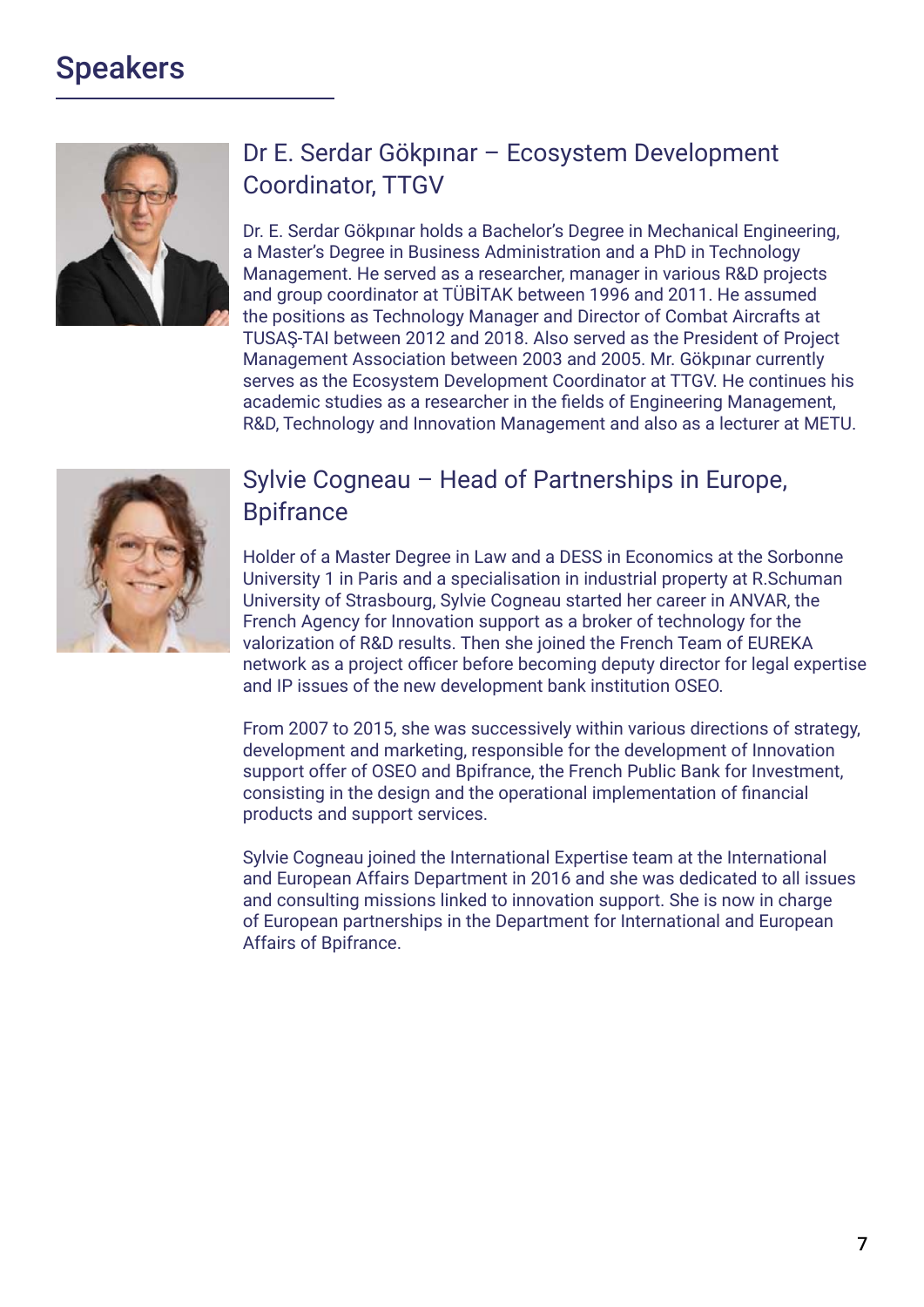

#### Mike Biddle – ISCF Programme Director, Innovate UK

Mike is the Programme Director for the Industrial Strategy Challenge Fund, which delivers the research and science that businesses needs to transform existing industries, create new ones and deliver economic impact, jobs and growth. He also worked as Deputy Director for Fund Portfolio, with responsibility for the development of a balanced portfolio of hundreds of millions of grant funding activity.

One of Mike's first roles with Innovate UK was as co-author on the UK strategy for electronics, photonics and electrical systems. He was the lead for the Assisted Living Innovation Platform, which promoted independence and quality of life among the ageing population. Over 5 years this platform invested more than £50 million to connect business to societal challenges and help the UK to access this global market opportunity. During this time he was also President of the Ambient Assisted Living Association, part of a pan-European investment activity worth over €600 million.

Prior to Innovate UK, Mike worked in the photonics industry for 10 years after graduating with a masters in physics from Imperial College, London. He is a Chartered Physicist with the Institute of Physics.



### Dr Stephen Wyatt, Director – Strategy and Emerging Technology, Offshore Renewable Energy Catapult (OREC)

Stephen joined the Catapult in December 2013 and is responsible for its portfolio of emerging technology activity. He leads a team focusing on the development of next generation technologies and oversees the Catapults work in identifying and supporting disruptive technology start-ups. He also has overall responsibility for ORE Catapults future direction of travel and business model.

Stephen has a long track record in the low carbon arena, most notably in his previous role as Director of Innovation at the Carbon Trust, where he led the design and delivery of various innovation programmes to address market failures in emerging low carbon technologies such as offshore renewables, biofuels, PV and industrial energy efficiency.

Prior to joining the low-carbon industry, Stephen worked as an engineer at Cosworth Racing, where he led a variety of development projects for the Jaguar Racing Formula 1 engine programme.

Stephen holds a degree in Mechanical Engineering and a Ph.D in Materials Science, he is passionate about sustainability and addressing climate change.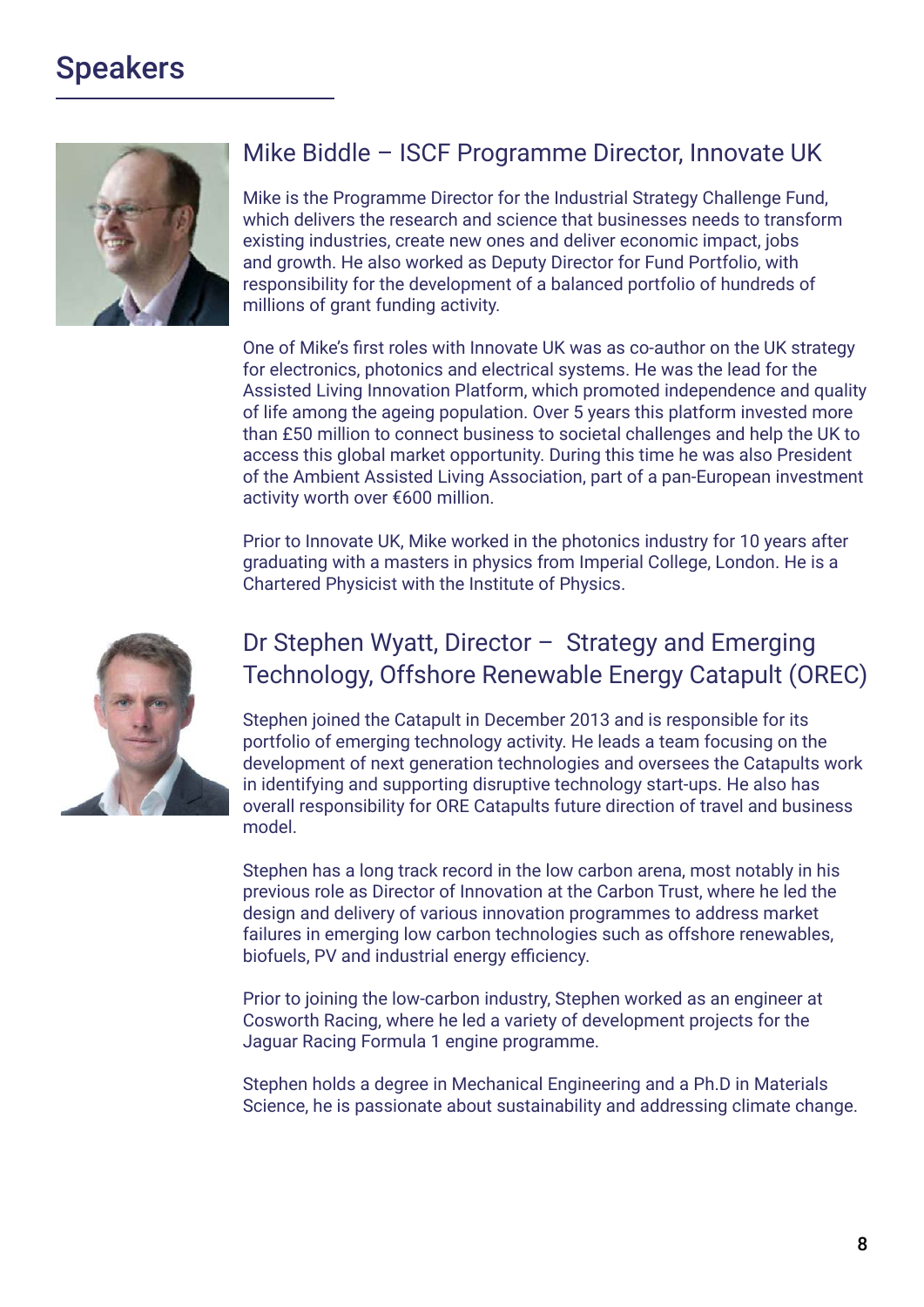

# Neil Kermode C.Eng, CIWEM, C.Env, FICE. – Managing Director, European Marine Energy Centre (EMEC) Ltd

Neil has been the Managing Director of EMEC - the world's leading test facility for wave and tidal energy converters since 2005, and has overseen the deployment of more marine energy technologies in the seas around Orkney than has been deployed at any other site in the world.

Through Neil's leadership, EMEC is also pioneering the development of a hydrogen economy in Orkney and he is Project Director for the ReFLEX Orkney which is seeking to develop an integrated, affordable, low-carbon energy system for the future.

Prior to working at EMEC, Neil worked as a project developer of a potential tidal scheme, following six years at the Environment Agency dealing with regulation and development issues.

Neil is a Chartered Engineer, Fellow of the Institution of Civil Engineers and a Chartered Environmentalist. He has spoken on marine energy extensively in the UK and internationally and is a passionate advocate for a sustainable energy future.



## Dr Sabrina Malpede – Cofounder and Managing Director, ACT Blade Ltd.

Sabrina has nearly two decades of experience in the design, development and commercialization of innovative solutions. She won the Royal Society of Edinburgh Enterprise Fellowship in 2003 and a SMART Scotland award for her development of a novel product in the field of rig design in 2004 (now marketed by SMAR Azure Ltd). She has an Honours degree in Aeronautical Engineering from the University of Federico II in Naples and a PhD in Aerospace Engineering from the University of Glasgow. In 2020, she was awarded with the European Tech Woman Award – cat International Clean Energy.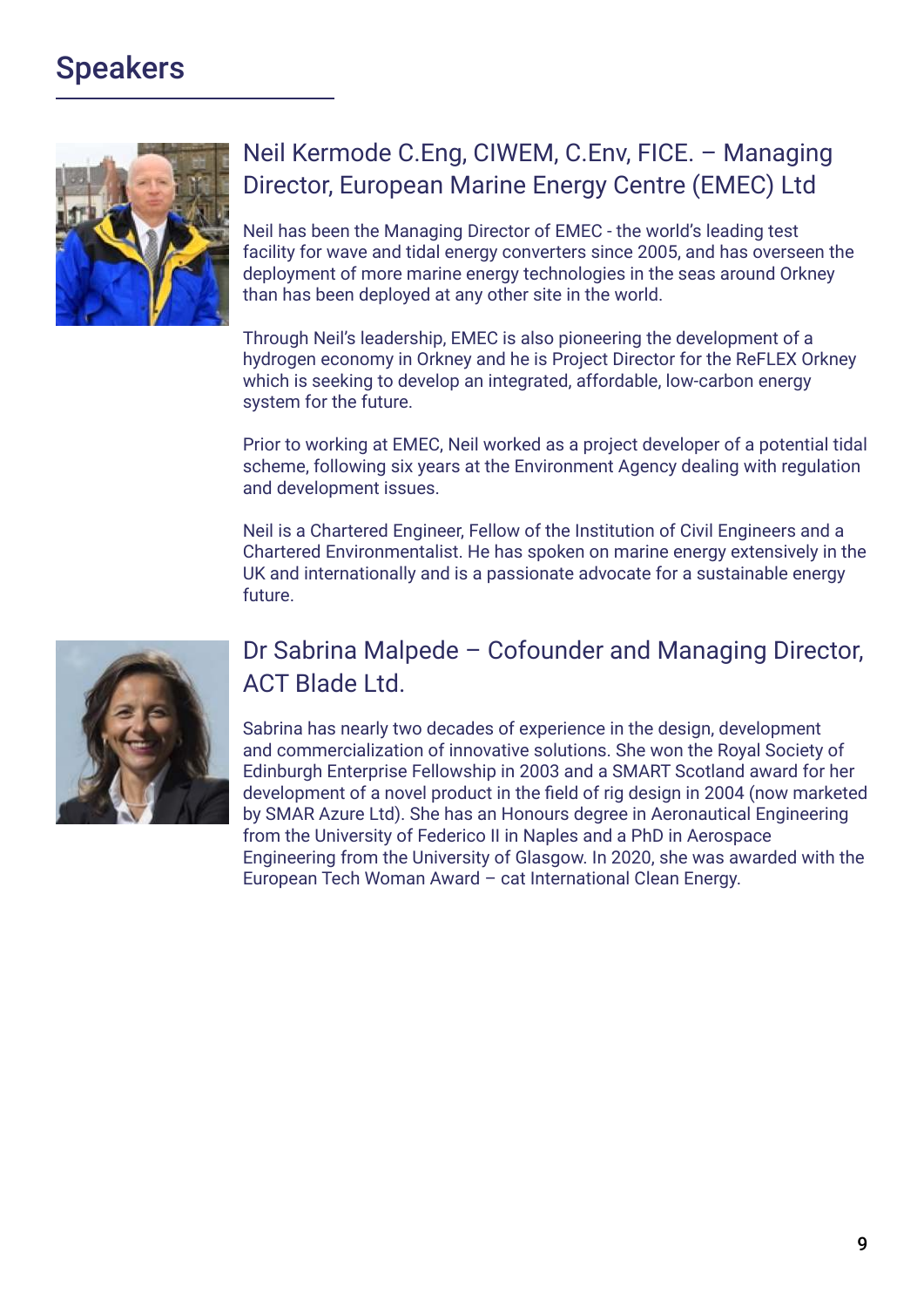# **Monday 27 June – Networking Event: Royal Yacht Britannia**

The networking event will be hosted on the Royal Yacht Britannia including a drinks reception and a tour followed by a formal dinner.

Transport will be arranged from the nominated hotels transferring guests to The Royal Yacht Britannia – the timings of this transport will be confirmed on 27 June.

Dress for networking event will be cocktail attire.

#### Agenda

| 19:00 | Tour and Champagne Reception onboard The Royal Yacht Britannia |
|-------|----------------------------------------------------------------|
| 19:45 | <b>Dinner</b>                                                  |
| 23:00 | Transport returns to central Edinburgh                         |

# Tuesday 28 June – Board Meeting I & General Meeting Dynamic Earth

#### Agenda

- 08:30 Refreshments & networking
- 09:00 Board meeting
- 11:00 Break
- 11:30 Board meeting (continued)
- 13:15 General Meeting
- 13:30 Lunch

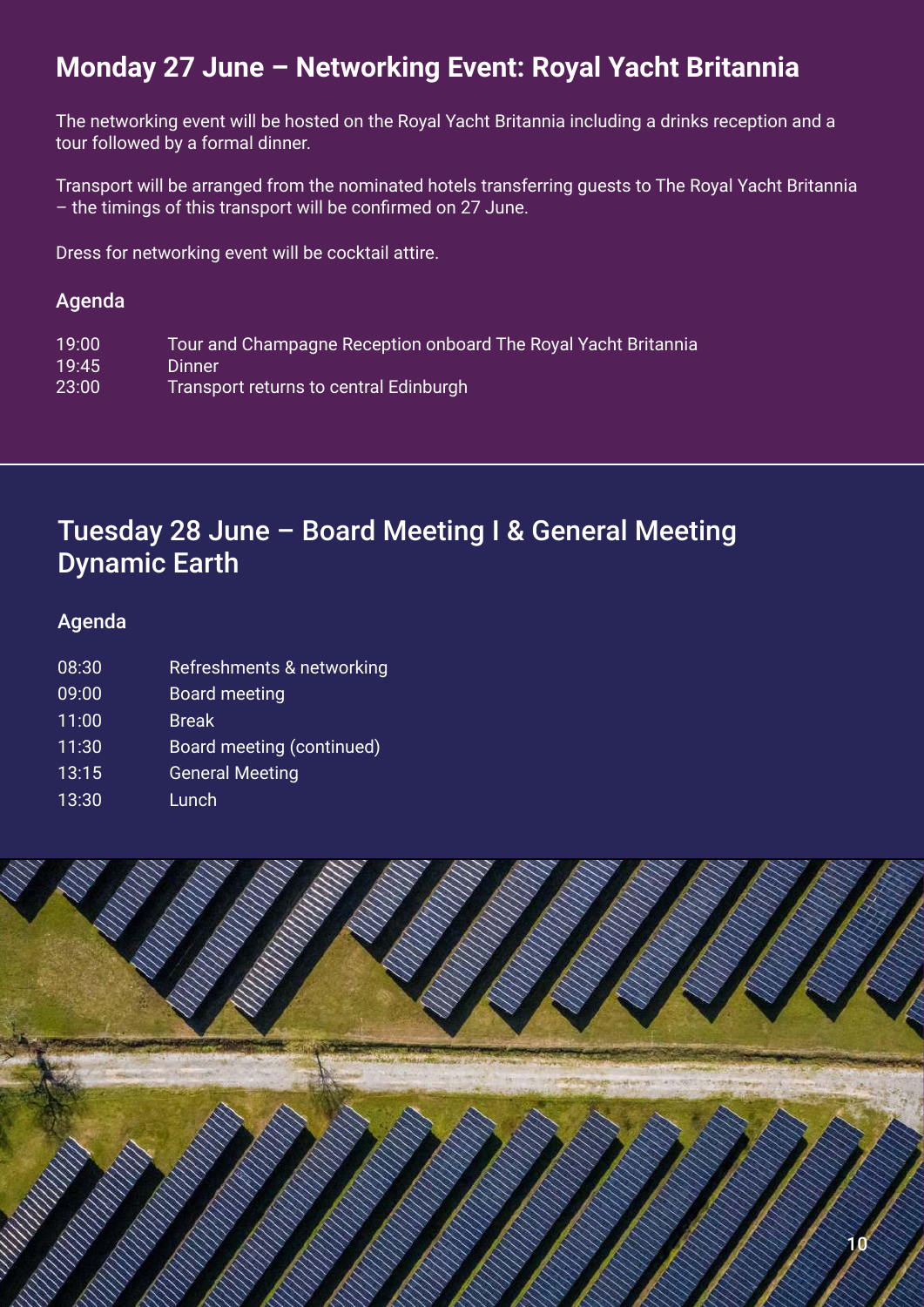# Dynamic Earth – Meeting Venue

Dynamic Earth is an interactive science museum and conference venue. It takes visitors on a journey through the past, present and future of Planet Earth. Through a series of interactive exhibits, state-ofthe-art technology and a 4D encounter, visitors experience a journey through time to witness the story of Planet Earth. It is also home to Edinburgh's only 360° planetarium.

This striking landmark is one of the top attractions in the city, situated in the picturesque Holyrood area, at the foot of the famous Arthur's Seat and beside the Scottish Parliament Building. The centre opened in 1999, as one of the UK's projects to celebrate the turning of the new millennium. Transforming former industrial land at the lower end of the Holyrood road into an impressive new scientific attraction.

Guests are invited to take a complementary walk (unguided) through Dynamic Earth at 1400 on Tuesday 28 June. Please confirm to Sophie Mifsud on Monday 27 June if you wish to take up this opportunity.

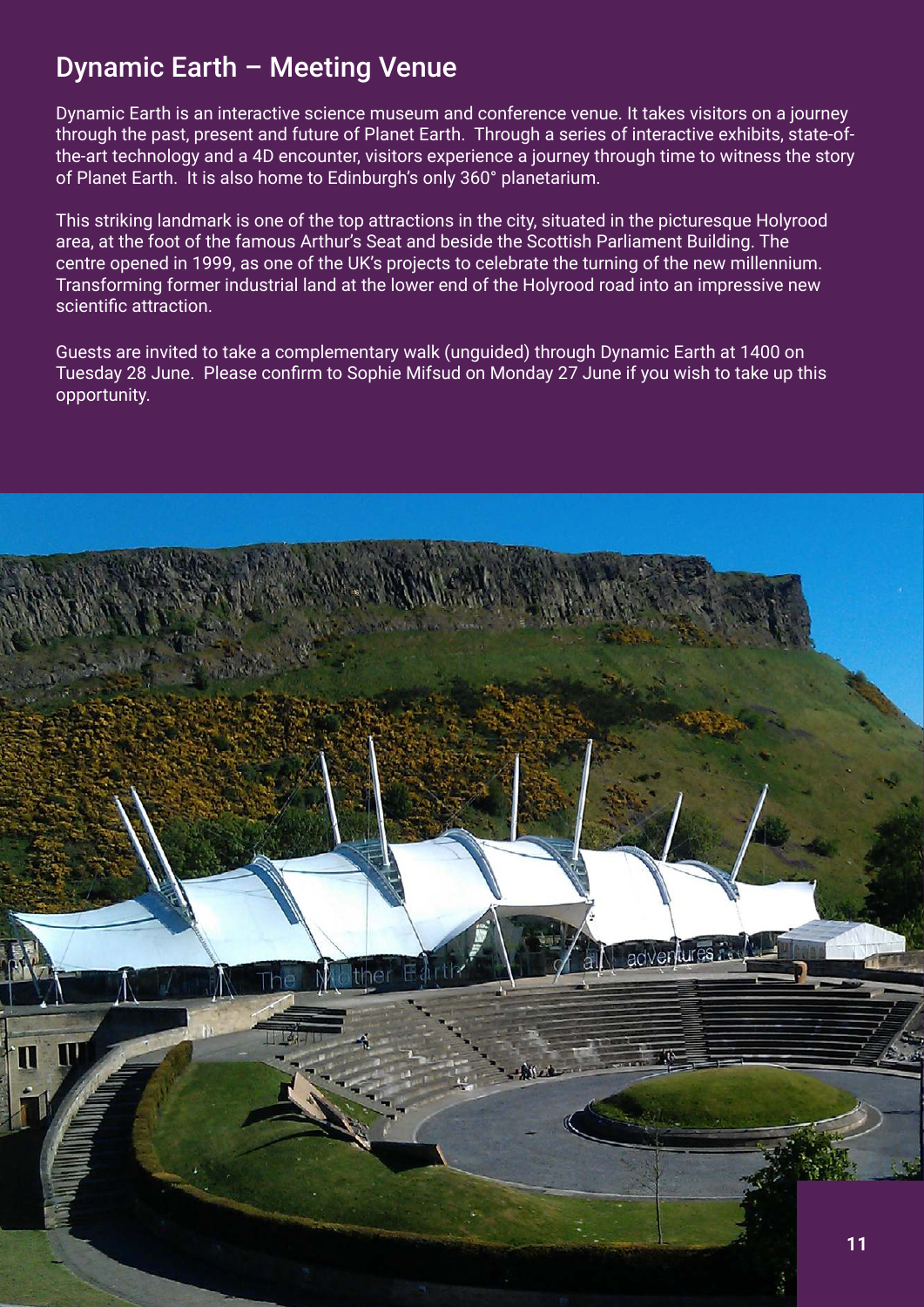

## The Royal Yacht Britannia – Networking Venue

Follow in the footsteps of royalty on board Her Majesty The Queen's former floating palace, The Royal Yacht Britannia, now one of the most luxurious venues in the world. Berthed in Edinburgh's historic port of Leith, Britannia is a 5-star exclusive evening events venue. Everything is replicated to the same high standards as when Britannia was in Royal service with exceptional cuisine and fine wines all served by Britannia's butlers in The State Dining Room.

Britannia was the first Royal Yacht to be built with complete ocean-going capacity and designed as a Royal residence to entertain guests around the world. When she was decommissioned in 1997, it marked the end of a long tradition of British Royal Yachts, dating back to 1660 and the reign of Charles II.

John Brown & Co was one of the most famous shipyards in the world, having built the famous liners Queen Elizabeth and Queen Mary. The keel of the new, as yet unnamed, Royal Yacht was laid down in June 1952. One of the last fully-riveted ships to be built with a remarkably smooth painted hull, she was finally ready to be launched on 16 April, 1953. The ship's name was a closely guarded secret, only being revealed when The Queen smashed a bottle of Empire wine (Champagne was considered too extravagant in post-war Britain) and announced to the expectant crowds "I name this ship Britannia… I wish success to her and all who sail in her".

After the launch, Britannia's building work continued as her funnel and masts were installed, before beginning sea trials on 3 November 1953 off the West Coast of Scotland. On successful completion, she was commissioned into the Royal Navy on 11 January 1954. On 22 April, Britannia sailed into her first overseas port as she entered Grand Harbour, Malta. During 44 years in Royal service Britannia sailed the equivalent of once round the world for each year, calling at over 600 ports in 135 countries, including the United States of America, Australia, Canada, and New Zealand.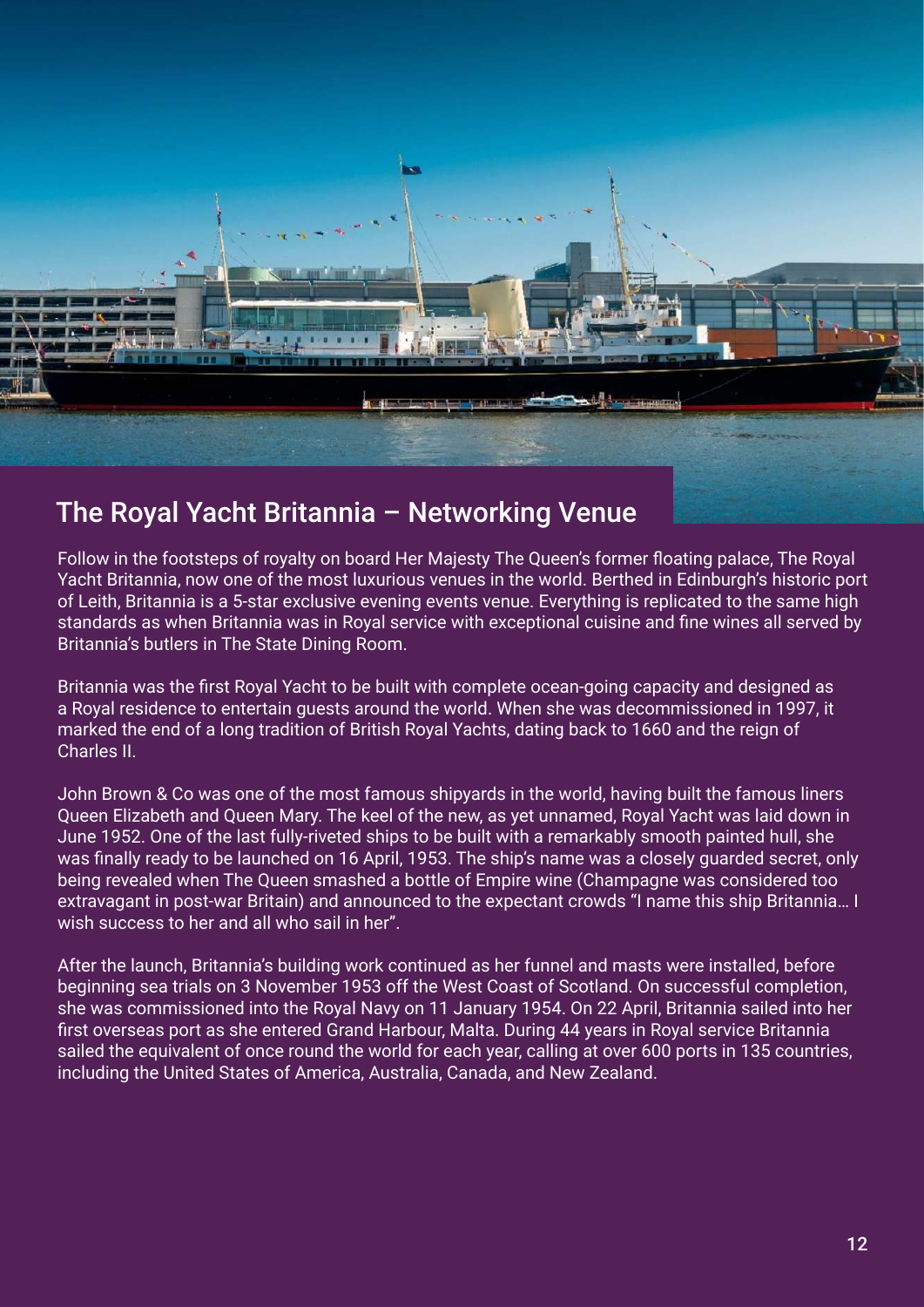# **Logistics**

Online Registration for the Annual Conference and Board Meeting will be open until 17 June 2022. After this date please email [sophie.mifsud@iuk.ukri.org](mailto:sophie.mifsud%40taftie.eu?subject=) or [joanne.goede@](mailto:joanne.goede%40taftie.eu?subject=) [taftie.eu](mailto:joanne.goede%40taftie.eu?subject=). Registration for the Annual Conference, Board Meeting and the General Meeting is on the Taftie members area of the website: www.taftie.eu.

## Virtual Attendees

- Links to the virtual meetings will be sent the week before the meeting.
- Meetings will open online 15 minutes before the agenda time.
- We will publish the mechanism for asking questions along with the links.

# Getting to Dynamic Earth

Edinburgh Airport is linked to Edinburgh city centre by a frequent tram service as well as bus services. The airport only has one terminal, with the bus stops and tram stop located just outside.

It is advisable to take a taxi from Waverley train station or the St Andrew Square bus and tram stops directly to Dynamic Earth.

# Venue Locations

- 1. Dynamic Earth: Conference Venue
- 2. Waverley Train Station
- 3. St Andrew Square Tram Stop
- 4. St David Street Airport Bus Stop
- **5. MacDonald Holyrood Hotel**
- **6. Holiday Inn Express Hotel, Royal Mile**
- **7. IBIS Edinburgh Centre Hotel, South Bridge**
- 8. Royal Yacht Britannia: Dinner Venue
- 9. Travel Lodge Edinburgh Central
- 10. Premier Inn, Edinburgh Central



Please note transport will be arranged between the three hotels listed in **bold** and the Royal Yacht Britannia, the dinner venue.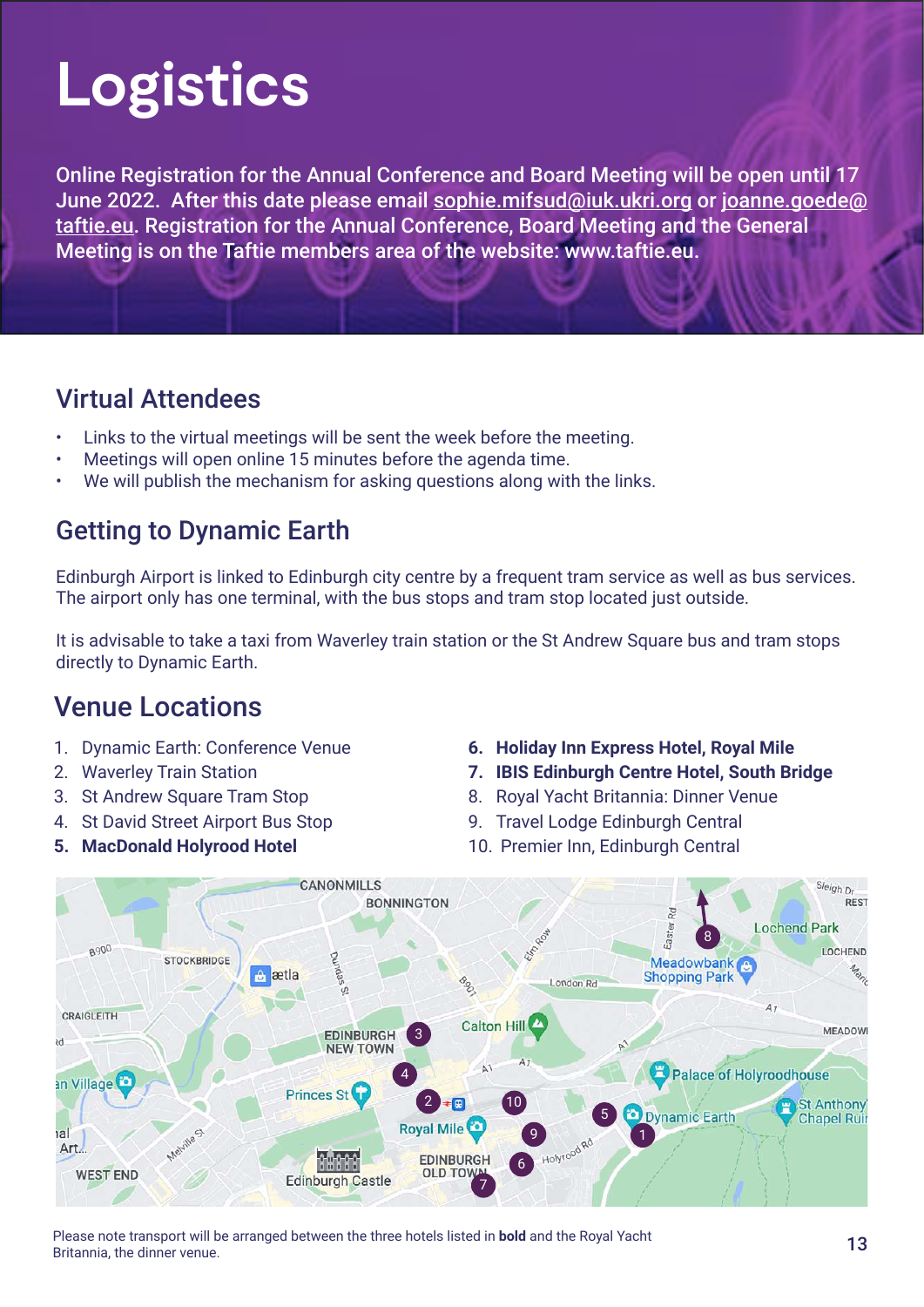# Other Information

#### What will the weather be like?

The average temperature in June is between 9ºC and 17ºC.

#### What is the currency in Edinburgh?

Great British Pound Sterling. Scotland has their own form of Sterling but these can be used all around the UK.

What time zone will we be in? GMT +1, also known as British Summer Time (BST).

#### Do I need to bring an adaptor for my electrical items?

In Scotland the power sockets are of type G. The standard voltage is 230 V and the standard frequency is 50 Hz.

Is there a dress code for the dinner? Royal Yacht Britannia – cocktail attire.

#### What do I do if I have a dietary requirement?

Please state your dietary requirements when completing your registration form.

How do I get to the venue from the airport? See details in the Logistics and Accommodation Brochure.

#### What do I do if I have a special access requirement?

Please state your access requirements when completing your registration form.

#### Is there a taxi I can book?

There are taxi firms based in and around the city centre with Uber also being available for use in Edinburgh. You can also pre-book taxis via the airport website. Some recommended companies; City Cabs +44 (0) 131 228 1211 and Capital Cars +44 (0) 131 777 7777.

## Things to do if you extend your stay…

- 1. Scotch Whisky Experience: The Scotch Whisky Experience | Whisky Tasting and Tours The Scotch [Whisky Experience](https://www.scotchwhiskyexperience.co.uk/)
- 2. Arthur's Seat: Holyrood Park and Arthur's Seat, Edinburgh Parks | [VisitScotland.](https://www.visitscotland.com/)com
- 3. National Museum of Scotland: National Museum of Scotland [\(nms.ac.uk](https://www.nms.ac.uk/))
- 4. Scottish National Portrait Gallery: [Scottish National Portrait Gallery | National Galleries of Scotland](https://www.nationalgalleries.org/visit/scottish-national-portrait-gallery)
- 5. Mary Kings Close Underground Vaults For more information visit Home The Real Mary King's Close Edinburgh ([realmarykingsclose.com](https://www.realmarykingsclose.com/))